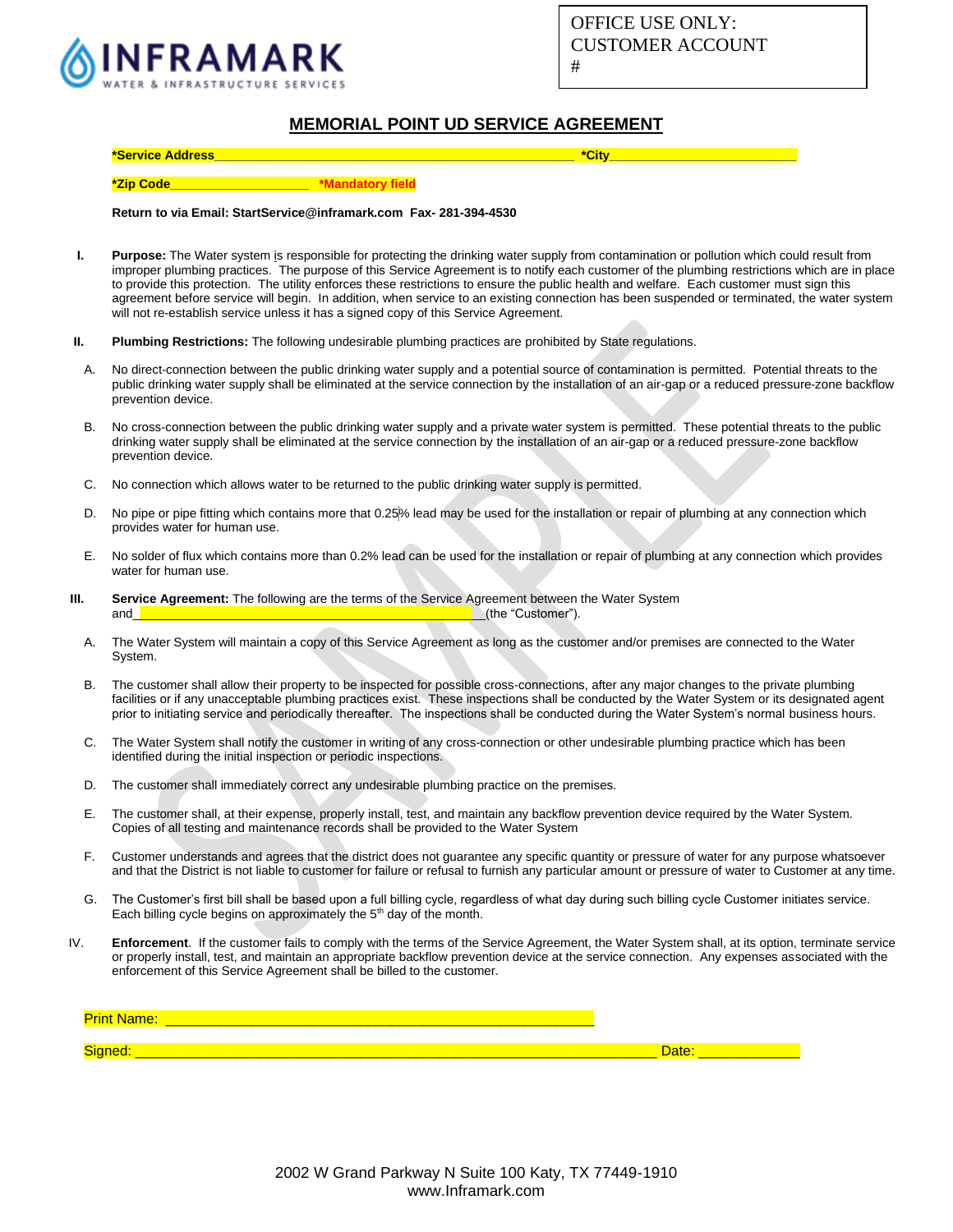

OFFICE USE ONLY: CUSTOMER ACCOUNT #

## **Confidentiality Agreement**

Dear Customer:

Your utility district has had a policy of keeping customer information confidential when possible. Utility districts are political subdivisions of the State of Texas and under the Open Records Act, must open all of our records to anyone who asks to review them. The Texas Legislature has limited the availability of customer information through House Bill No. 859. This bill states that customers of the District have the right to request confidentiality of their names, addresses, telephone numbers and social security numbers as part of the District's account records.

If you wish your personal information be kept confidential, please indicate below and return this form in the return envelope that has been provided for your convenience. If you do not return this form, your personal data will continue to be subject to scrutiny under the Open Records Act.

\_\_\_\_\_\_\_ Yes, I would like my personal data to be kept confidential.

\*Depending on the District there could be a one-time fee in association with processing this request

 $\sim$ 

| Printed Name: __________________ |  |
|----------------------------------|--|
| Service Address: __________      |  |
|                                  |  |
| Account Number: ____             |  |
|                                  |  |
| Signature: ______                |  |
|                                  |  |